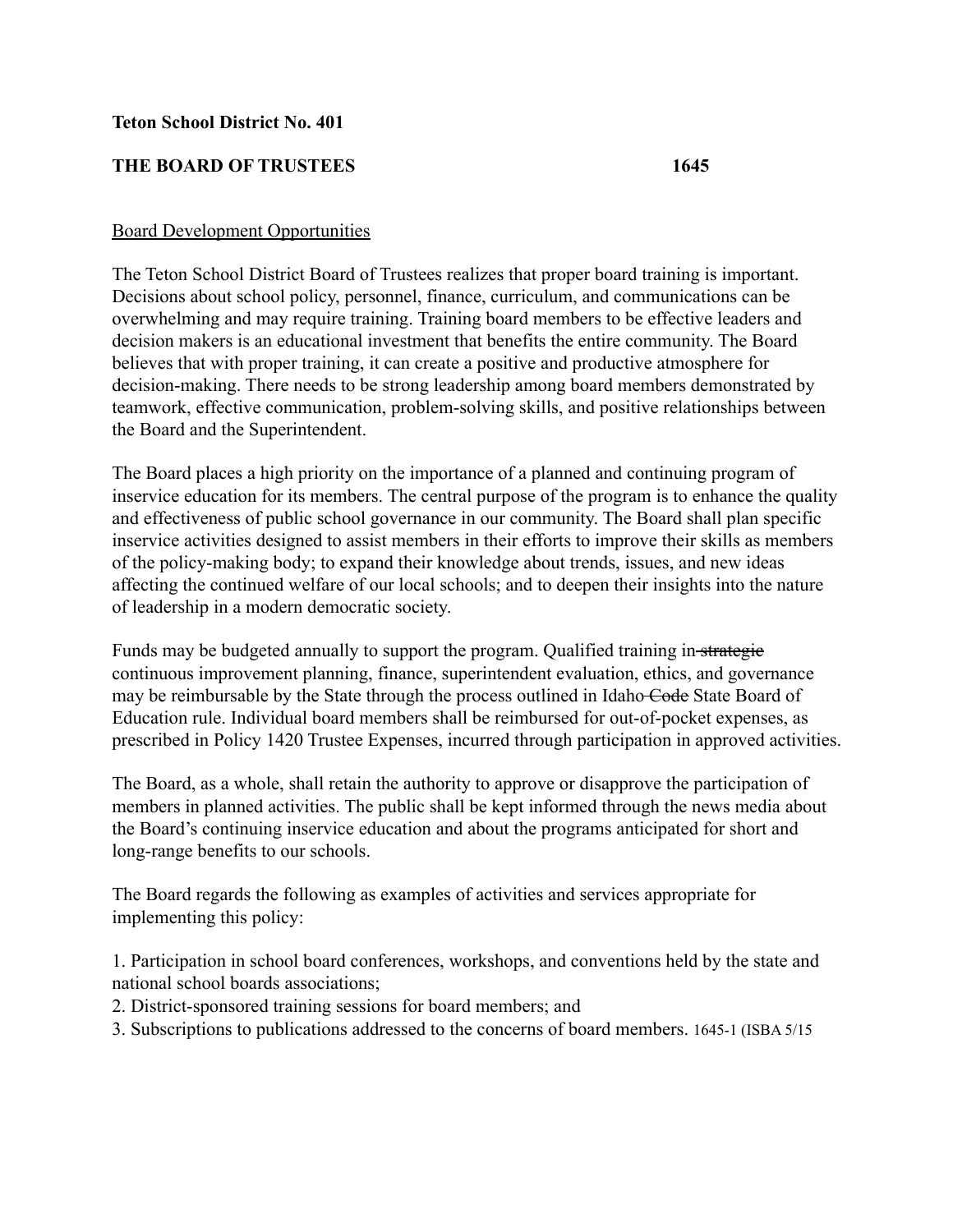In order to control both the investment of time and funds necessary to implement this policy, the Board establishes these principles and procedures for its guidelines:

- 1. A calendar of board conferences, conventions, and workshops shall be maintained by the Superintendent. The Board will periodically decide which meetings appear to be most promising in terms of producing direct and indirect benefits to the District.
- 2. Funds for participation at such meetings will be budgeted on an annual basis. When funds are limited, the Board will designate which of its members would be the most appropriate to participate at a given meeting.
- 3. When a conference, convention, or workshop is not attended by the full Board, those who do participate will be requested to share information, recommendations, and materials acquired at the meeting.

Board members are encouraged to attend workshops presented by the state and national school boards associations.

Cross Reference: 1315 District Planning

Legal Reference: I.C. § 33-320 Continuous Improvement Plans and Training IDAPA 08.02.01.801 Planning and Training

Policy History: Adopted on: August 10, 2009 Revised on: June 8, 2015 Reviewed on: July 12, 2021